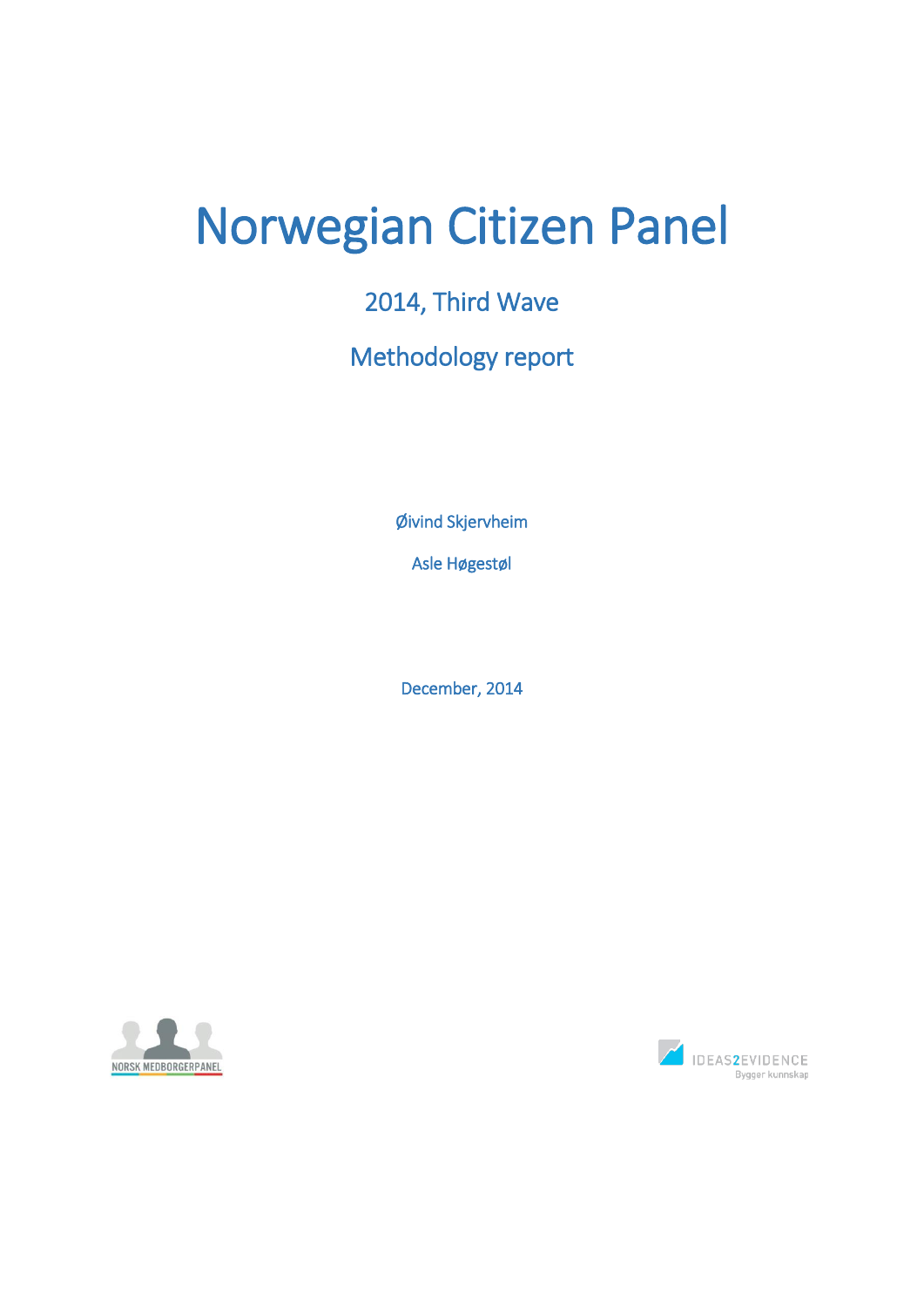# TABLE OF CONTENTS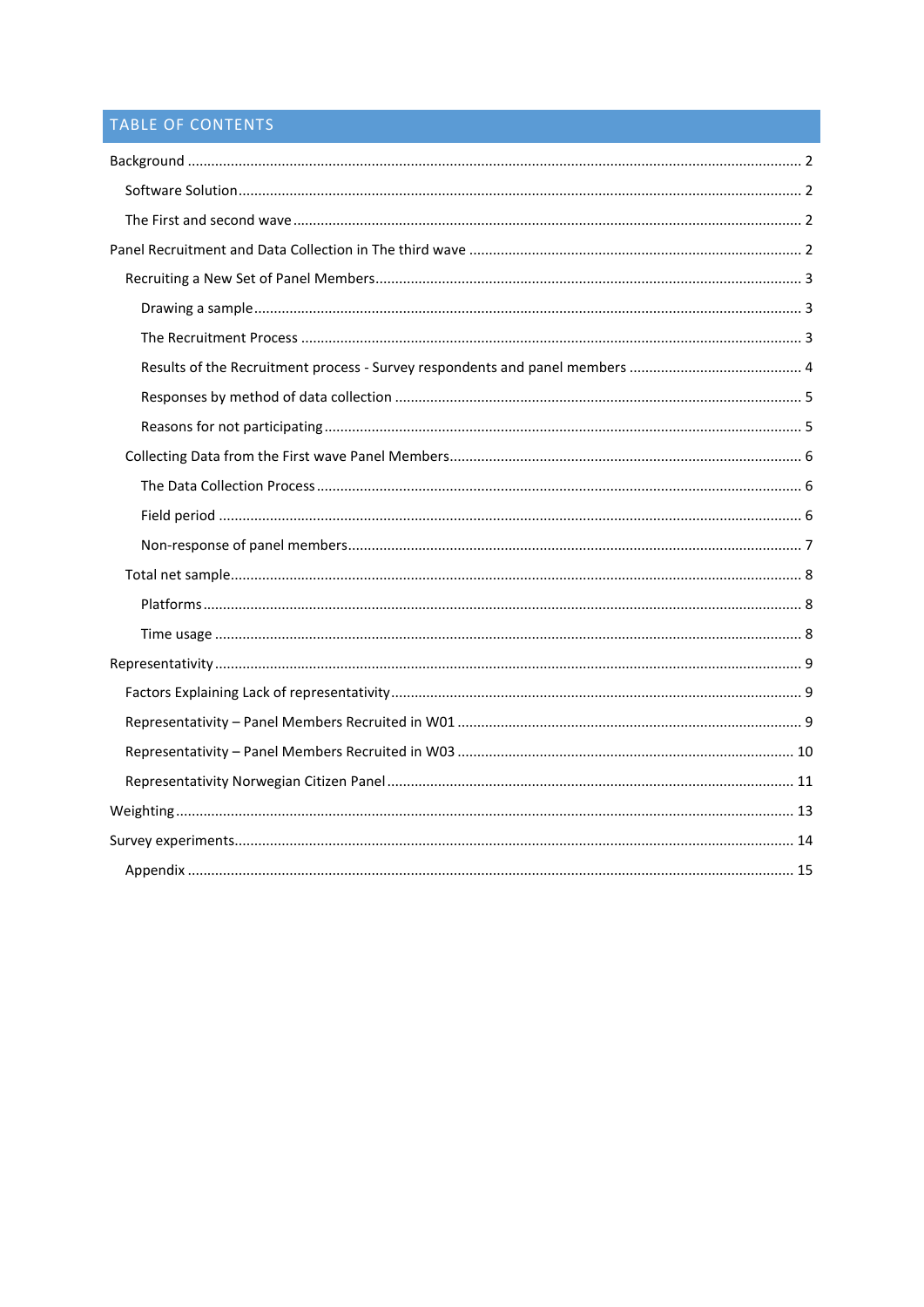# <span id="page-2-0"></span>BACKGROUND

This report describes the procedures involved in the recruitment of panel members and data collection in the third wave of The Norwegian Citizen Panel. Furthermore, the report discusses the representativity of the panel and how the weights were calculated.

The Norwegian Citizen Panel was established as a collaboration between several institutes at the Faculty of Social Sciences at the University of Bergen and UNI Rokkansenteret.

ideas2evidence is responsible for the panel recruitment, the administration of the panel, and the technical solutions regarding data collection and computing.

# <span id="page-2-1"></span>SOFTWARE SOLUTION

The surveys and the panel are administered through the web-based research software Confirmit. Confirmit is a "Software-as-a-Service" solution, where all software runs on Confirmit's continuously monitored server park, and where survey respondents and developers interact with the system through various web-based interfaces. This provides very high data security and operational stability. The security measures are the most stringent in the industry, and Confirmit guarantees 99.7 percent uptime. The programming of the survey in Confirmit is done by ideas2evidence on behalf of The Norwegian Citizen Panel.

## <span id="page-2-2"></span>THE FIRST AND SECOND WAVE

In the first wave of the Citizen Panel, recruitment to the panel and the first survey were conducted simultaneously. A national random sample of 24,942 individuals received a letter/postal notification with information about the project, and what to do if they were interested in participating. Those who were interested got the opportunity to a) fill out a survey, and b) register their e-mail address in order to become a member of the panel.

4,905 individuals answered the **survey** sufficiently such that their responses were included in the finished data set, for a recruitment rate of 19.7 percent. In total 4,870 respondents submitted their e-mail addresses, thereby leaving us with 4,870 **panel members** in the Norwegian Citizen Survey after the first wave - a panel recruitment rate of 19.5 percent.

In the second round of the Citizen Panel no additional recruitment was conducted. The survey was sent out to the respondents who registered their e-mail addresses in the first round, and thus agreed to become panel members. In the period between the first and second wave, a few respondents opted out of the panel. 4,863 panel members in total received the second wave survey. In total, the second wave survey received 3,372 responses - a response rate of 69.6 percent.

# <span id="page-2-3"></span>PANEL RECRUITMENT AND DATA COLLECTION IN THE THIRD WAVE

This report will present and discuss results from the recruitment of, and data collection from, new panel members, as well as data collection from seasoned members of the panel. For practical purposes, we will present specific data/results and procedures tied to each of these groups separately.

Before the data collection period started, the survey went through comprehensive pilot testing targeting two different groups of respondents: a) an in-depth pilot test focusing on language and clarity of questions comprising ten master students, b) a broader pilot test comprising of 298 pupils attending upper secondary school, which allowed us to control that the technical solutions and programming in relation to the survey and the survey software were working properly.

The pilot testing was regarded as successful without any major revisions deemed necessary.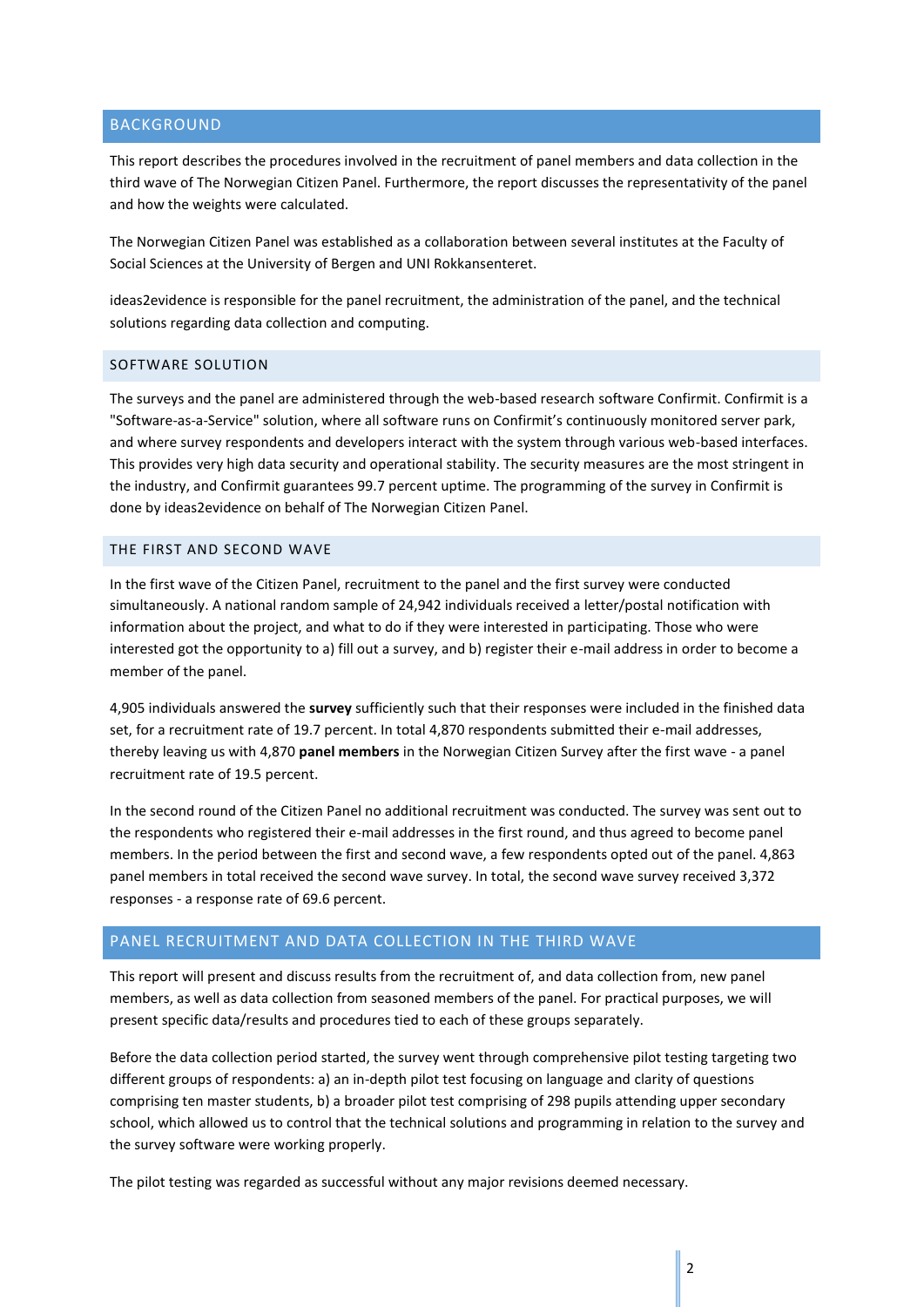#### <span id="page-3-1"></span><span id="page-3-0"></span>DRAWING A SAMPLE

As in the first wave of data collection a gross sample of 25,000 people was selected to be contacted regarding participation in The Citizen Panel.

The sample was drawn from the "National Population Register" of Norway (NPR). This register encompasses everyone born in Norway as well as former and current inhabitants.

25,000 people over the age of 18 were randomly drawn from the register. The extracted information was a) last name, b) first name, c) address, d) gender, e) telephone number(s) (if available) and, f) age. The sample excluded individuals without a current home address in Norway.

After receiving the data, everyone over the age of 95 were excluded from the sample. This amounted to 72 respondents. Thereby leaving a net sample of 24,928 respondents before the recruitment process started.

#### <span id="page-3-2"></span>THE RECRUITMENT PROCESS

New panel members were recruited by post in two steps, combined with additional reminders sent out to potential panel members' cellphones via SMS, and telephone recruitment to a subset of the sample.

Firstly, everyone in the sample received a letter with the following information: a) a description of the project, b) The Citizen Panel's policy on privacy, and measures taken to protect the anonymity of the participants, c) the time-frame of this project, d) the participants' rights to opt out of the panel at any time in the future, and, if they decided to become a member of the panel, e) contact information to the people responsible for the project, f) a unique log-in ID and the web-address to the panel's web site, and g) that it would take an estimated 20 minutes to complete the survey.

The letter referred the prospective respondents to the Panel's web site, where they would be able to log in to the survey utilizing the unique ID-code supplied with each letter.

The letter was sent out on the 13<sup>th</sup> of October 2014.

Ten days later, October 23<sup>rd</sup> 2014, a reminder was sent out to the respondents that a) had not logged in to the survey at all, or b) had not completed the survey and also not provided their e-mail address. The respondents that had not completed the survey but had contributed their e-mail addresses received an e-mail reminder on October 31<sup>st</sup>.

The postal reminder was sent out as a post card. This post card encouraged the respondents to register as panel members and referred to the letter sent ten days prior. The post card included the same unique log-in ID that the respondents received in the letter.

Two new methods of recruitment were applied in the third wave: a) reminders sent out via SMS, and b) telephonic recruitment to a randomly drawn subset of the gross sample.

Part of the extracted information from the Population Register were respondents' phone numbers. In total, 75 percent of the respondents had at least one phone number linked to their name in the register. All respondents that had not accessed or completed the survey after receiving both a letter and a post card were sent a reminder to their mobile phones. The SMS reminder was sent out November 13<sup>th</sup> 2014.

In connection with the SMS-reminders there were some technical difficulties regarding the number of SMSreminders. For that reason, the SMS-reminders were delayed by two days compared to the original schedule.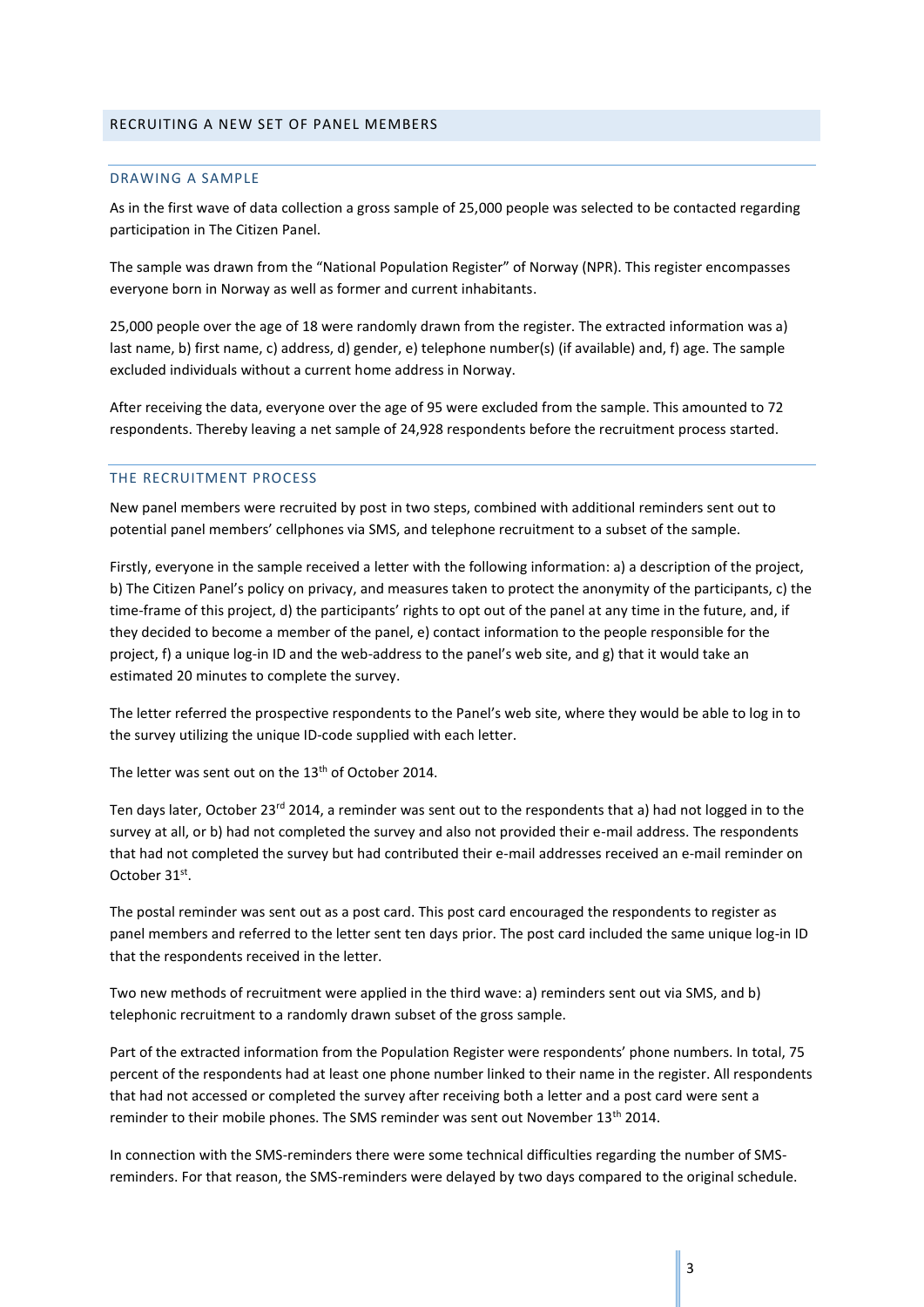The last recruitment method in this wave was reaching out to individuals in the gross sample through a telephone call. The call-up service was procured from Respons Analyse AS. A random sample was drawn of 2,000 individuals that had yet to answer the survey and whose telephone number could be found in NPR. The goal was to get in contact with 1,000 respondents out of the 2,000 respondents in the subsample. In addition to reminding the respondents about the Panel, and encouraging them to participate, the individuals who declined to participate was asked about their reasons for not wanting to be a part of the Panel.

The different stages of the data collection are shown in figure 1, underneath.

#### **Figure 1: Modes of communication, new recruitment**



In order to maximize the response rate, an incentive in form of a lottery on a gift card on travel was included in the project. The value of the gift card was 25,000 NOK. In order to enter the lottery, the respondents were required to supply their e-mail address and become a member of the panel. This incentive was mentioned in all postal correspondence with the respondents, as well as in the telephoned reminders.

## <span id="page-4-0"></span>RESULTS OF THE RECRUITMENT PROCESS - SURVEY RESPONDENTS AND PANEL MEMBERS

It is necessary to make a distinction between panel members and survey respondents. We define panel members as respondents who enter their e-mail address, regardless of whether they have completed the questionnaire or not. Survey respondents are defined as respondents who complete a large enough share of the questionnaire, regardless of whether they have entered their e-mail address or not.

Out of the 24,938 letters that were sent out, 543 were returned, and 91 respondents opted out. 25.5 percent (6,221) of the remaining 24,304 logged on and accessed the survey. 5,453 completed the questionnaire, and 768 individuals exited the questionnaire before completion, though 20 percent of these responses are kept as a part of the survey data. The remaining 611 incomplete responses are excluded from the survey, due to lack of data. In sum, after subtracting a few cases where the credentials of the respondent did not match the credentials of the invited, the third wave recruitment to the Norwegian Citizen Survey gave 5,588 new **survey respondents**. This gives a recruitment rate of 23 percent. Wave 3 therefore has a higher recruitment rate than wave 1. The difference is a result of the new methods of data collection, as will be discussed below.

97 percent of the respondents who completed the survey entered their e-mail address. Of the incomplete respondents, 43 percent entered their e-mail address. In sum, after subtracting respondents with mismatching credentials, 5,613 new **panel members** were recruited to the Norwegian Citizen Panel. This gives a panel recruitment rate of 23.1 percent.

Further discussions in this report about new recruits in wave 3 are based on data on survey respondents. However, since there is an almost perfect overlap between survey respondents and panel members, the descriptions are also valid for the panel members.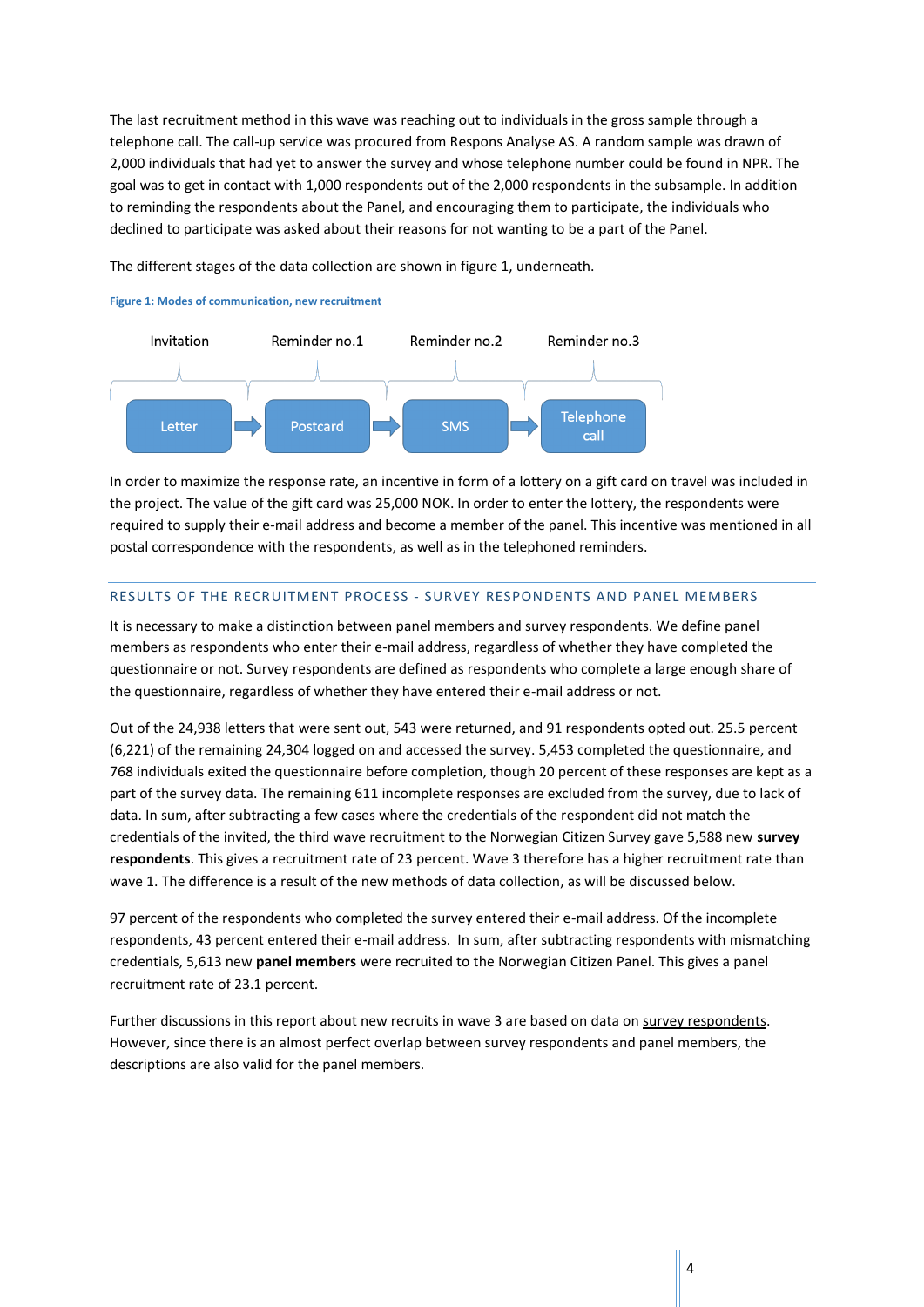#### <span id="page-5-0"></span>RESPONSES BY METHOD OF DATA COLLECTION

**Table 1: Number of response and response rate for the new panel members by the various stages of data collection**

|                   |          | Cumulative |                   | Cumulative        |
|-------------------|----------|------------|-------------------|-------------------|
|                   | Response | Response   | Response Rate (%) | Response Rate (%) |
| Invitation letter | 2,415    | 2,415      | 9.9%              | 9.9%              |
| Postcard          | 2,275    | 4,690      | 9.4%              | 19.3 %            |
| <b>SMS</b>        | 773      | 5,479      | 3.2%              | 22.5 %            |
| Telephone         | 109      | 5,588      | 0.5%              | 23.0%             |

Table 1 summarizes the effects of the various stages of data collection. The invitation letter accumulated 2,415 responses. Reminder no. 1 accumulated almost as many as the first round, and the cumulative response rate was at this point at 19.3 percent. The results from the recruitment process in wave 1 are thus recreated in wave 3. The new methods of recruitment, especially the SMS-reminders used in reminder no. 2 adds an additional 3.7 percent, resulting in a cumulative response rate of 23 percent.

#### **Table 2: Responses in different stages of data collection distributed by age**

|           | Invitation letter | Postcard | <b>SMS</b> |
|-----------|-------------------|----------|------------|
| $18-29$   | 17%               | 16 %     | 18%        |
| $30 - 59$ | 54 %              | 56 %     | 60 %       |
| $>= 60$   | 29 %              | 28 %     | 22%        |

One of the motivations for using SMS-reminders was to increase the participation of young respondents. As documented in previous methodology reports,<sup>1</sup> young respondents are underrepresented in the panel. According to table 2, SMS-reminders do not seem to recruit a larger share of young respondents than other modes of contact.

One of the explanations is that only 68 percent of the younger respondents are listed with cell phone numbers in the gross sample, compared to 77 percent among the middle-aged, and 75 percent among the older in the sample. The reason for this is that young individuals often have their cell phone subscriptions registered in the name of their parents.

In the last mode of data collection, a randomly drawn subsample of 2,000 respondents was drawn. The call center made contact with 968 respondents. Of those who wanted to participate, 194 received invitations and log-in information by e-mail. 105 respondents wanted to participate, but did not want to receive an e-mail with log-in information. Out of the 195 and 105 individuals, 72 and 37 respectively are registered as respondents<sup>2</sup>. The remaining 669 respondents did not want to participate in the Norwegian Citizen Panel.

## <span id="page-5-1"></span>REASONS FOR NOT PARTICIPATING

1

Encouraging respondents to participate by phone gives the opportunity to learn why people are not participating in the panel. All 669 respondents that did not want to participate were asked why. A large majority (70 percent) reported that they did not have the time to or interest in participating. Seven percent could not participate due to lack of equipment and/or knowledge of the internet, most of whom were above

<sup>1</sup> Høgestøl, Asle og Øivind Skjervheim (2013). Norwegian Citizen Panel 2013, first wave Methodology Report. Bergen: ideas2evidence. Høgestøl, Asle og Øivind Skjervheim (2014). Norwegian Citizen Panel 2014, second wave Methodology Report. Bergen: ideas2evidence.

<sup>2</sup> The reported number is, due to time limits, too low. The data extraction and documentation procedure had to start the day after the call center finalized their work. Stragglers are therefore not included in the reported number. The correct response rate of the contacted 968 is between 15-18 percent.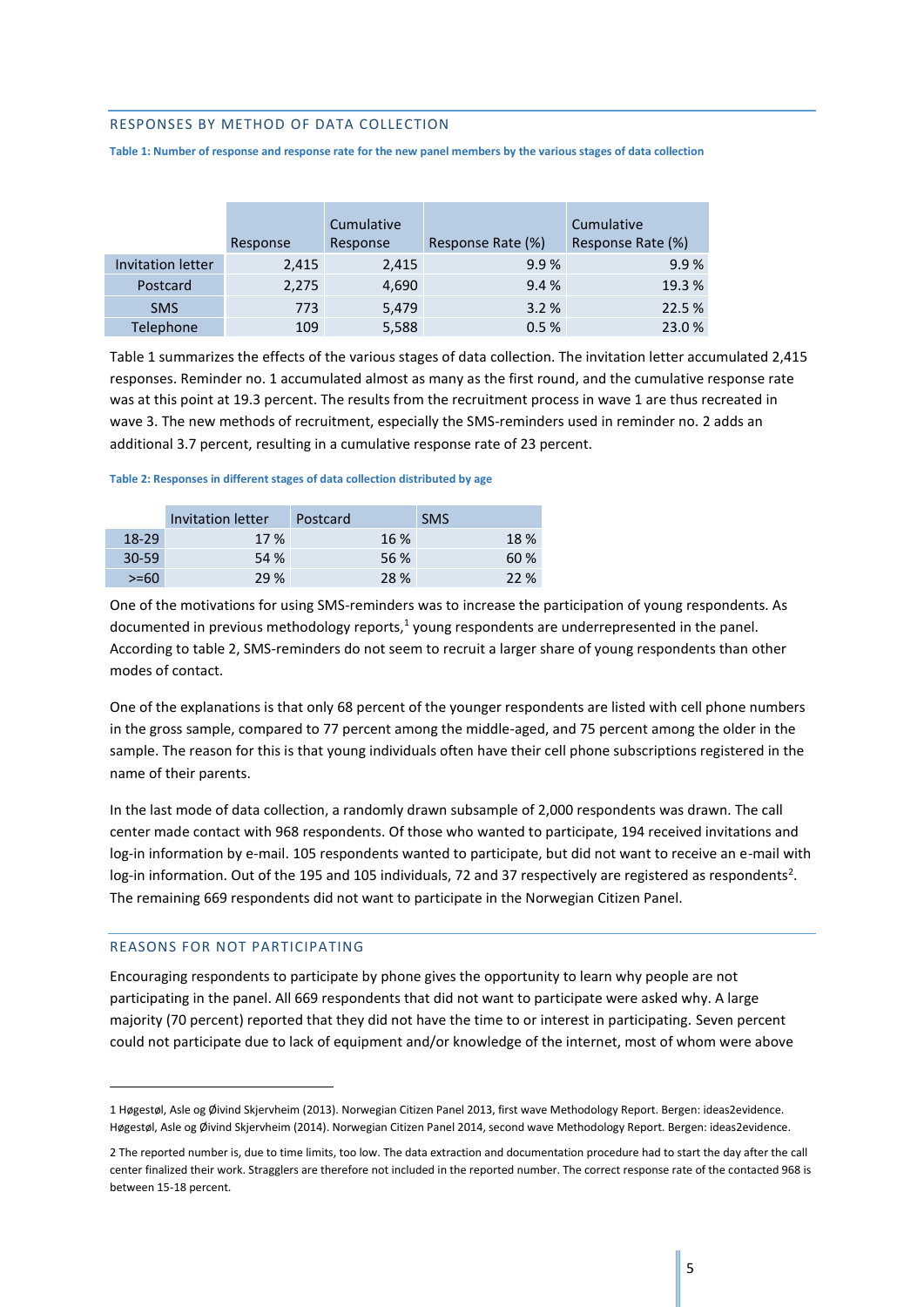the age of 60. At the same time, 228 individuals above the age of 60 reported other reasons for not participating in the panel. Not interested was the most frequent answer.

# <span id="page-6-1"></span><span id="page-6-0"></span>COLLECTING DATA FROM THE FIRST WAVE PANEL MEMBERS

#### THE DATA COLLECTION PROCESS

The following section details the data collection targeted at panel members recruited in the first wave. We will refer to this specific group as w01-respondents.

In the previous wave of the NCP (w02), all communication with the panel members was e-mail based. The invitation to the survey, as well as all of the reminders, were sent out via e-mail. In the third wave, new strategies were tried out. As in the last wave, w01-respondents were contacted via e-mail and invited to participate in the survey. This time, however, the first reminder was sent out by postcard instead of e-mail.

For the third reminder, w01-respondents with registered phone numbers received this on their mobile telephone via SMS. 52 percent of the net sample of w01-respondents had reported their phone number. Only the respondents without a telephone number known to us received an e-mail as their second reminder. The third reminder was sent via e-mail to all remaining respondents.

In addition, all panel members received a newsletter two weeks prior to the field period.

A graphical representation of the various stages of the data collection is shown in figure 2, below.



#### <span id="page-6-2"></span>FIELD PERIOD

4,833 panel members received an e-mail invitation to participate in wave 3 of the Norwegian Citizen Panel. 3,372 of these participated in wave 2 (69.7 percent). The remaining 30 percent of the net sample were therefore assumed to be less likely to answer in wave 3.

Table 3 summarizes the effects of the different stages of data collection. The invitational e-mail was sent out October 13<sup>th</sup>, and received 1,735 responses. Table 3 shows that panel members recruited in wave 1 tend to answer the survey right away. 920 respondents answered the survey the first day, and 45 percent of all respondents in wave 3 answered within the first three days. This pattern is different from the newly recruited, where respondents take more time to answer.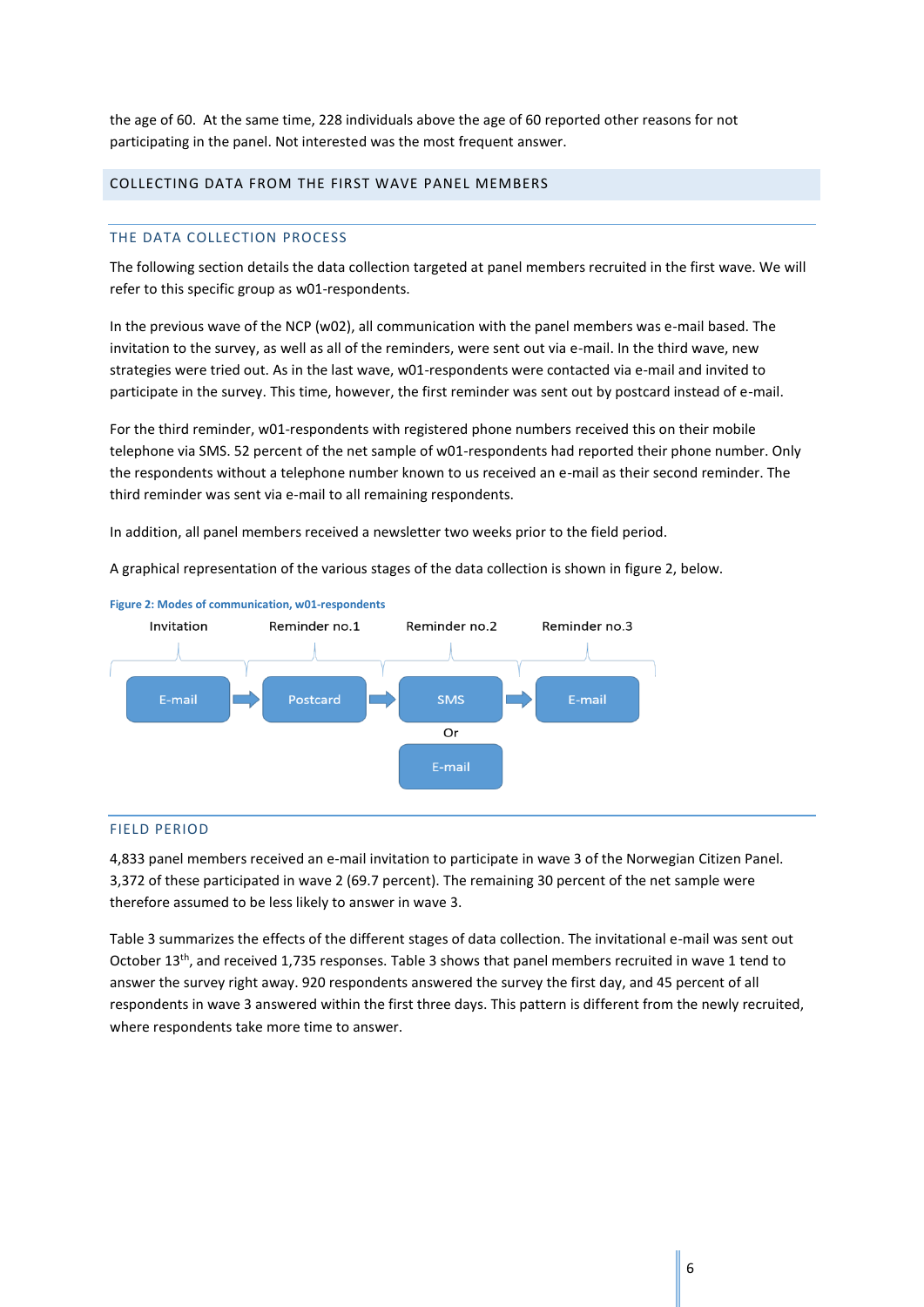#### **Table 3: Number of response and response rate for the w01-respondents by the different stages of data collection**

|            | Response | Cumulative<br>Response | <b>Response Rate</b><br>(%) | Cumulative<br>Response Rate (%) |
|------------|----------|------------------------|-----------------------------|---------------------------------|
| E-mail     | 1,735    | 1,735                  | 35.9%                       | 35.9%                           |
| Postcard   | 667      | 2,402                  | 13.8%                       | 49.7%                           |
| SMS/E-mail | 164      | 2,566                  | 3.4%                        | 53.1%                           |
| E-mail     | 361      | 2,927                  | 7.5%                        | 60.6 %                          |

The postcard resulted in 667 respondents, and the cumulative response rate reached 50 percent.

As a second reminder, the respondents received either a text message or an e-mail (the respondents who received the second reminder by e-mail consisted mostly of those who had not responded in wave 2, and were therefore less likely to answer). This generated 164 respondents. Compared to the last reminder (e-mail), which accumulated 361 responses, the second reminder accumulated a lower number of response than you would expect. There are different plausible explanations for this. Firstly, we experienced technical difficulties in the sending of text messages, where the respondents reminded on this platform received a duplicate text message. There is a possibility that this influenced their willingness to answer the survey. Secondly, compared to e-mail based reminders, text messages involves receiving reminders on one device (mobile phone), while most respondents answers on another device (computer). The text in the SMS also advised the respondents to answer on a computer. This two-staged process for answering can have influenced the response rate.

In total, 2,927 of the w01-respondents answered the survey, a cumulative response rate on 60.6 percent.

## <span id="page-7-0"></span>NON-RESPONSE OF PANEL MEMBERS

Collecting data from the same respondents over time is an important attribute of the Norwegian Citizen Panel. After accounting for dropouts and the like, 88 percent of the w01-respondents in wave 3 have answered all three waves (table 4). 11.5 percent (341) of the w01-respondents in wave 3 answered the first wave, but not the second.

#### Respondents w03 No Yes Respondents w01 Yes w02-yes 3,344 768 2,576 w02 - no  $1,423$   $1,091$  341 No w02-yes 13 8 5 w02 - no 43 43 39 5

**Table 4: Cross tabulation of respondents in wave 1, 2 and 3**

This leaves 1,091 respondents that have not actively opted out, but have failed to answer on two consecutive waves. Their role as active panel members should therefore be carefully considered in the future.

In wave 3, we received responses from 77 percent of the 3,344 respondents who answered both of the first two waves. In comparison, 70 percent of those who answered the first wave also answered the second wave. The rate of non-response is therefore declining compared to the non-response between wave 1 and wave 2.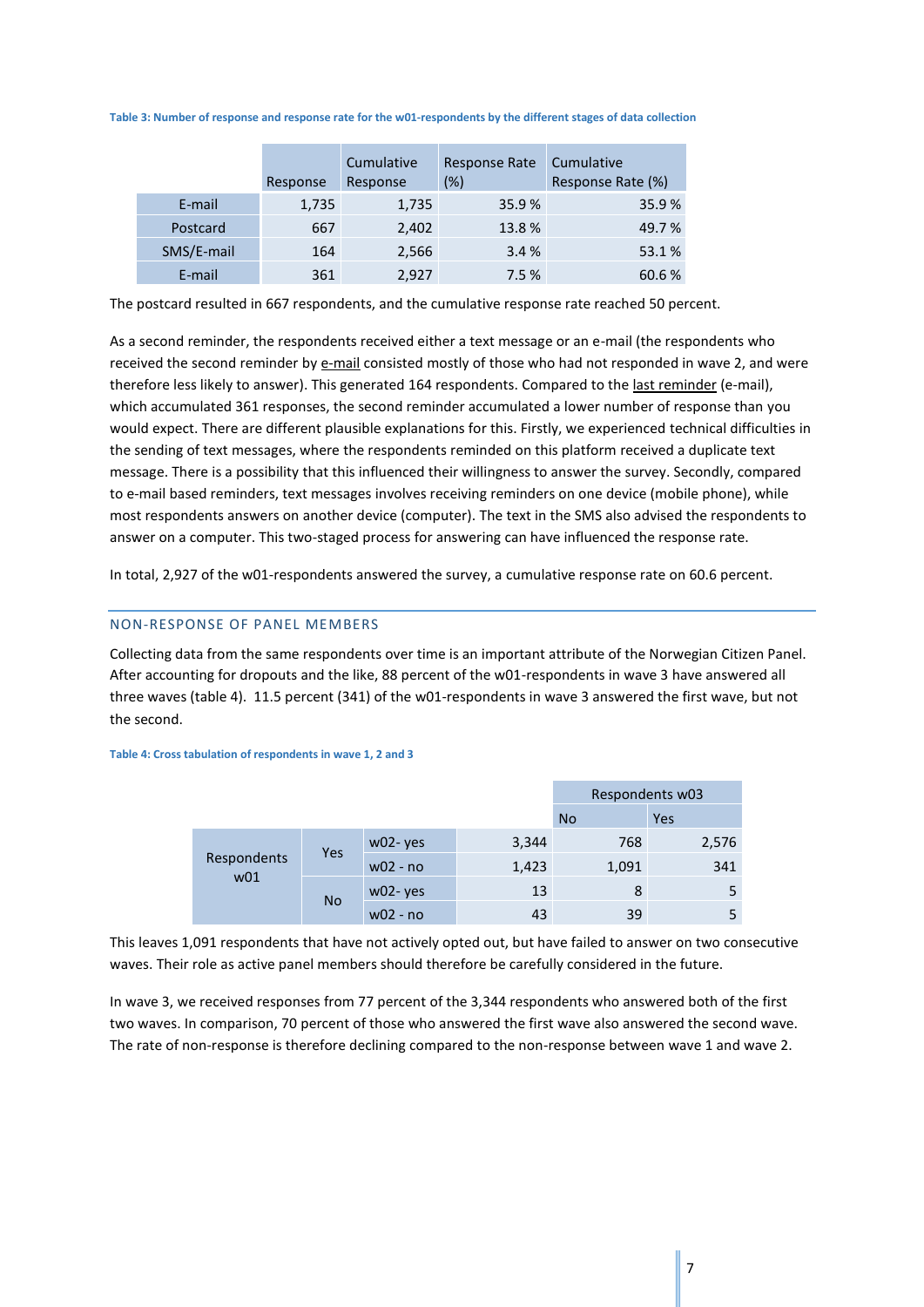## <span id="page-8-0"></span>TOTAL NET SAMPLE

In summary, wave 3 collected 2,927 responses from the w01-respondents and 5,588 responses from newly recruited members. The total net sample of the third wave is thus 8,515. 8,248 completed the questionnaire, while 267 respondents left the questionnaire incomplete.

#### <span id="page-8-1"></span>PLATFORMS

For the third wave, the questionnaire was prepared for data input via smart phones. In order to enhance the respondents' experience with the questionnaire, mobile users were routed away from certain elements in the questionnaire that demanded larger screens. Relevant questions are documented in the codebook.

13 percent of all survey respondents that opened the questionnaire used a smart phone. 27 percent of the mobile users did not complete the questionnaire, and only 17 percent of those answered enough questions to be included in the dataset. Comparatively, on other devices only 8 percent of responses were incomplete, and of these 32 percent included sufficient information to be included in the dataset. In short, mobile users are more likely to leave the questionnaire before completion, and they also leave the questionnaire earlier than other users do.

#### <span id="page-8-2"></span>TIME USAGE

The average time for the respondents who completed the survey was 26 minutes. A challenge in measuring average time usage is that respondents may leave the questionnaire while still being logged on, and complete the survey later. This scenario creates an artificially high average for completing the survey. Therefore, only the 89 percent of the respondents who completed the survey within 60 minutes were included in the average.

Figure 3 shows that there is no substantial difference in time usage between the five randomized subsamples (U) of respondents.





We expected that mobile users would use more time than others to complete the questionnaire because of the following reasons: a) grid questions are split into several pages, therefore increasing the amount of clicks, b) it is harder for the respondents to grasp the substance of longer questions, and c) more scrolling and navigating is necessary on a smart phone. Despite these factors, mobile users do not use more time completing the questionnaire than others. As other respondents, they average 26 minutes. This indicates that those who chose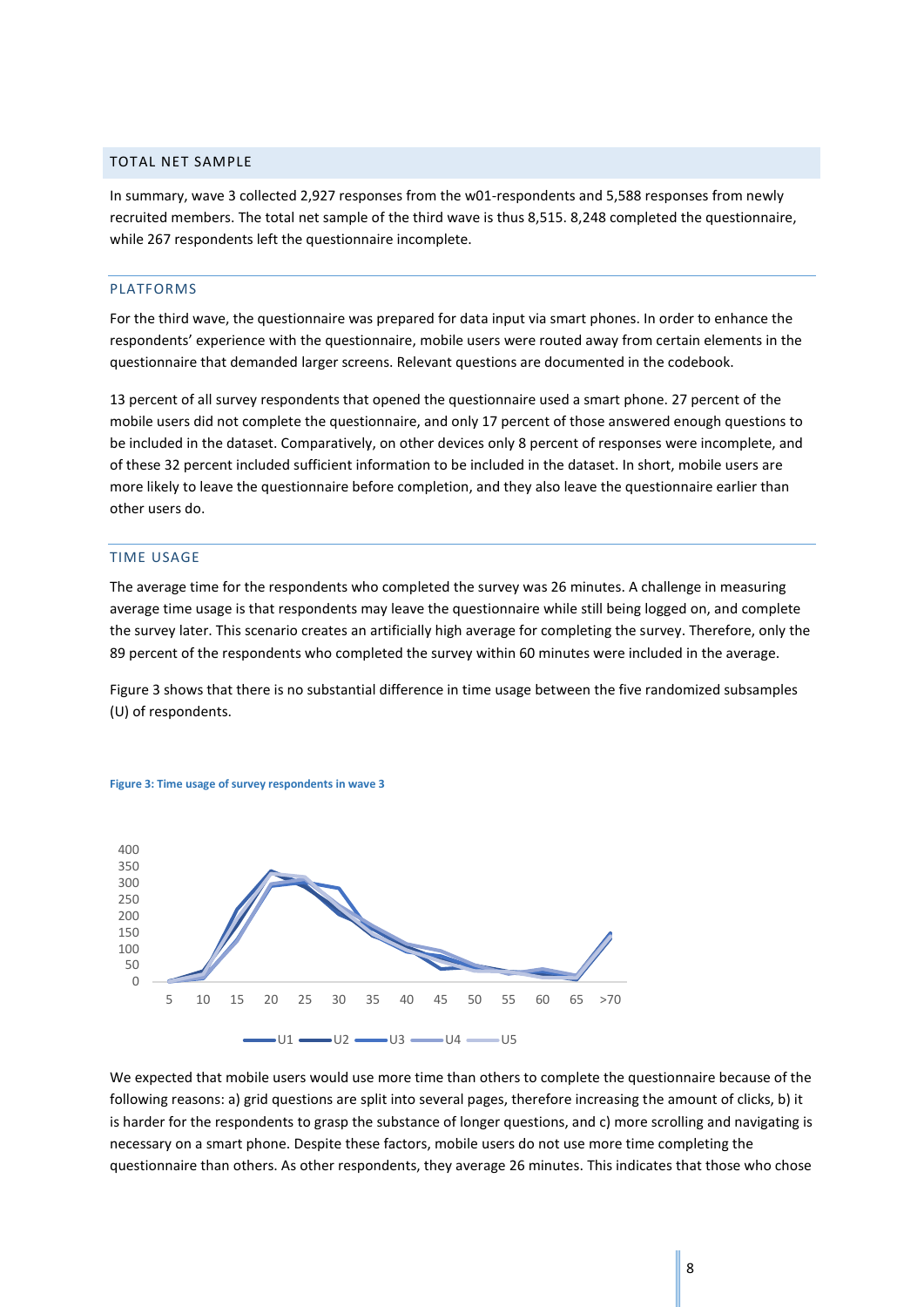to answer on smart phones are proficient smart phone users. Whether their responses systematically differentiate from other respondents' in any respect would be an interesting question for future research.

# <span id="page-9-0"></span>REPRESENTATIVITY

This section describes the representativity of the survey respondents. In the third wave we have two distinct groups that collectively constitute the Citizen Panel, a) panel members recruited in the first wave, b) survey respondents recruited in the third wave.

In the following section, data on representativity for each of these groups will be presented both individually and combined. First, we will show how the representativity of the w01-respondents has developed from the first, via the second and to the third wave. Secondly, we will present the representativity of the panel members recruited in the third wave, and contrast this with the degree of representativity we got in the w01 recruitment.

Lastly, the general representativity of all survey respondents in the third wave combined will be presented and discussed.

# <span id="page-9-1"></span>FACTORS EXPLAINING LACK OF REPRESENTATIVITY

There are two main points that can serve as explanations to non-response and lack of representativity:

- access to and familiarity with the internet (given that a web-based questionnaire was the only available response mode)
- the motivation and interest of the respondents

The first challenge is strongly related to the age composition of the survey respondents. Although Norway has a very high computer and internet density, the probability of having an e-mail address, and the skills required to access and fill in an online questionnaire, normally decreases with increasing age. The second challenge, motivation and interest, is often explained by the respondents' level of education. In addition to age and education, we added the variables of geography and gender in order to test the representativity of the survey respondents. The variables have the following categories:

- Age: 19-29 years, 30-59 years, 60 and above.
- Highest completed education: no education/elementary school, upper secondary, university/university college.
- Geography: Oslo/Akershus, Eastern Norway, Southern Norway, Western Norway, Trøndelag, Northern Norway.

# <span id="page-9-2"></span>REPRESENTATIVITY – PANEL MEMBERS RECRUITED IN W01

As shown in table 4 above, the Norwegian Citizen Panel have a group of panel members that have answered each wave. This group is the large majority of the total number of responses in wave 2 and 3, and therefore the expectation was only small changes in terms of representativity from the second to the third wave, as shown in table 5.

Earlier reports have documented a systematic underrepresentation of respondents belonging to the two lowest educational groups, independent of gender and age. The underrepresentation is particularly strong for young men. As expected, individuals with education from universities or university colleges are systematically overrepresented across all demographic segments. All of these observations are also true for wave 3.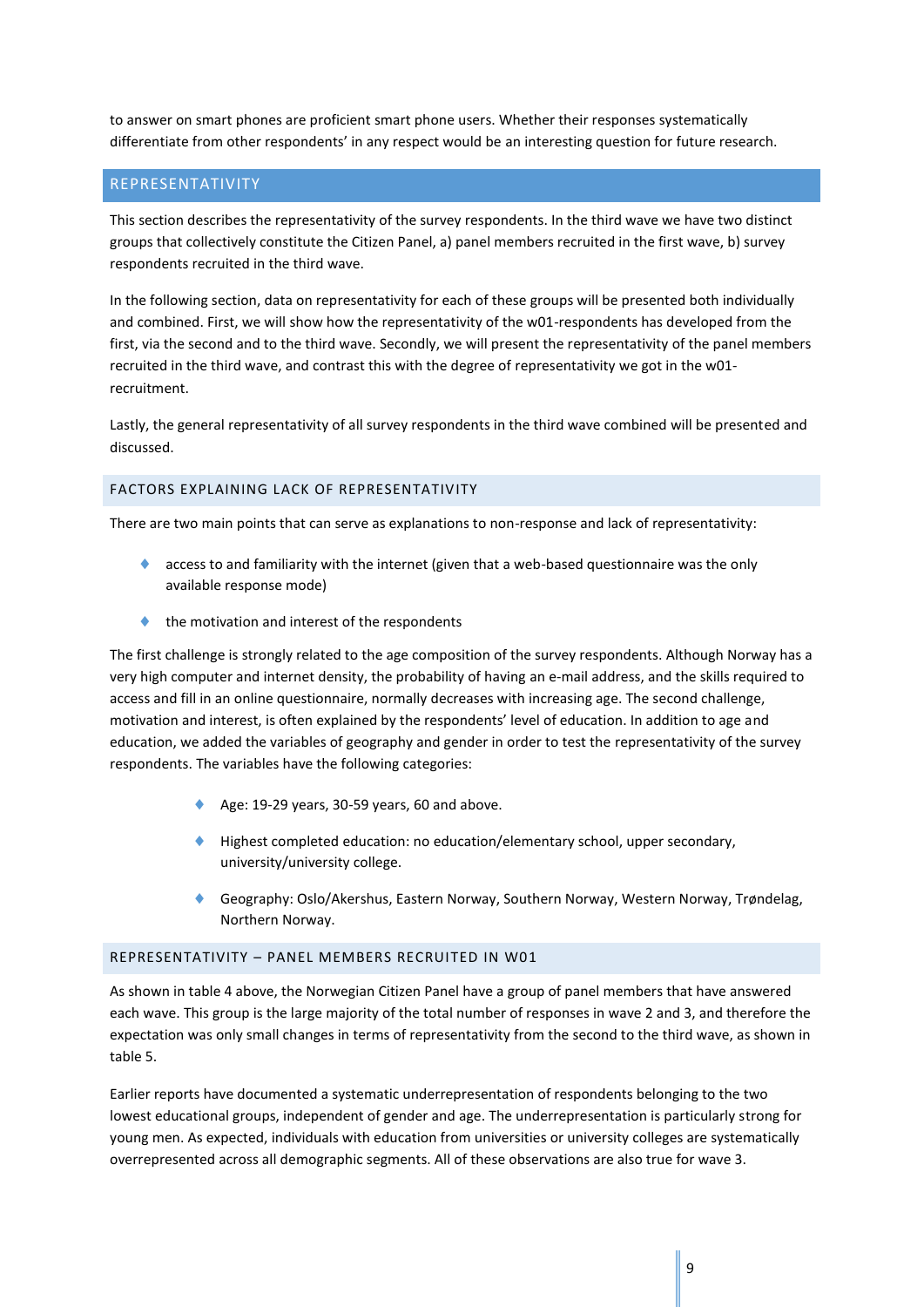The underrepresentation of young respondents, especially young women, is stronger in wave 3 compared to wave 2. On the other hand, the share of older respondents in the panel has increased. This is because older people are more inclined to answer the surveys than the other age groups, once they are recruited.<sup>3</sup>

|                                     |                    | Population |       | Net sample - w01 |       |       | Net sample - w02 | Net sample - w03 |       |
|-------------------------------------|--------------------|------------|-------|------------------|-------|-------|------------------|------------------|-------|
|                                     |                    | Men        | Women | Men              | Women | Men   | Women            | Men              | Women |
| No edu./elementary<br>school        |                    | 4.5%       | 3.6%  | 1.0%             | 1.5%  | 0.7%  | 1.2%             | 0.8%             | 1.0%  |
| Upper secondary<br>education        | years<br>18-29     | 4.0%       | 3.3%  | 4.9%             | 4.3 % | 3.8%  | 3.8%             | 3.5 %            | 3.1%  |
| University/university<br>college    |                    | 1.9%       | 3.0%  | 2.7%             | 3.7%  | 2.4%  | 3.5%             | 2.3%             | 3.3%  |
| No edu./elementary<br>school        |                    | 6.4%       | 5.5%  | 2.2%             | 1.8%  | 1.9%  | 1.4%             | 1.8%             | 1.4%  |
| <b>Upper secondary</b><br>education | years<br>$30 - 59$ | 11.9%      | 9.2%  | 10.4%            | 8.3%  | 9.5%  | 7.9%             | 9.3%             | 7.6%  |
| University/university<br>college    |                    | 8.4%       | 10.7% | 15.8%            | 18.7% | 16.2% | 19.4%            | 16.2%            | 19.5% |
| No edu./elementary<br>school        | above              | 3.4%       | 5.2%  | 2.2%             | 2.7%  | 2.3%  | 2.7%             | 2.5 %            | 3.1%  |
| <b>Upper secondary</b><br>education | pue                | 6.2%       | 7.0%  | 4.4 %            | 3.2%  | 4.8%  | 3.5%             | 5.0%             | 3.7%  |
| University/university<br>college    | 60                 | 3.1%       | 2.6%  | 7.3%             | 5.2%  | 8.8%  | 6.2%             | 9.1%             | 6.8%  |

**Table 5: Distribution of age, gender and education in the population and the net sample of the first, second and third wave.**

## <span id="page-10-0"></span>REPRESENTATIVITY – PANEL MEMBERS RECRUITED IN W03

1

Table 6 compares the net samples of wave 1 and the net sample of the newly recruited in wave 3 to the population.

On a general note, bias in wave 3 appears on the same demographic variables as in wave 1. This is expected since the same sample procedure is utilized. Respondents with little or no education are underrepresented, independent of gender and age. Respondents with higher education are overrepresented, especially women and men above the age of 30.

The share of young and middle-aged men with upper secondary education is close to that of the population. Young females in this education group are overrepresented, and middle-aged women are underrepresented.

<sup>3</sup> Høgestøl, Asle og Øivind Skjervheim (2014). Norwegian Citizen Panel 2014, second wave Methodology Report. Bergen: ideas2evidence.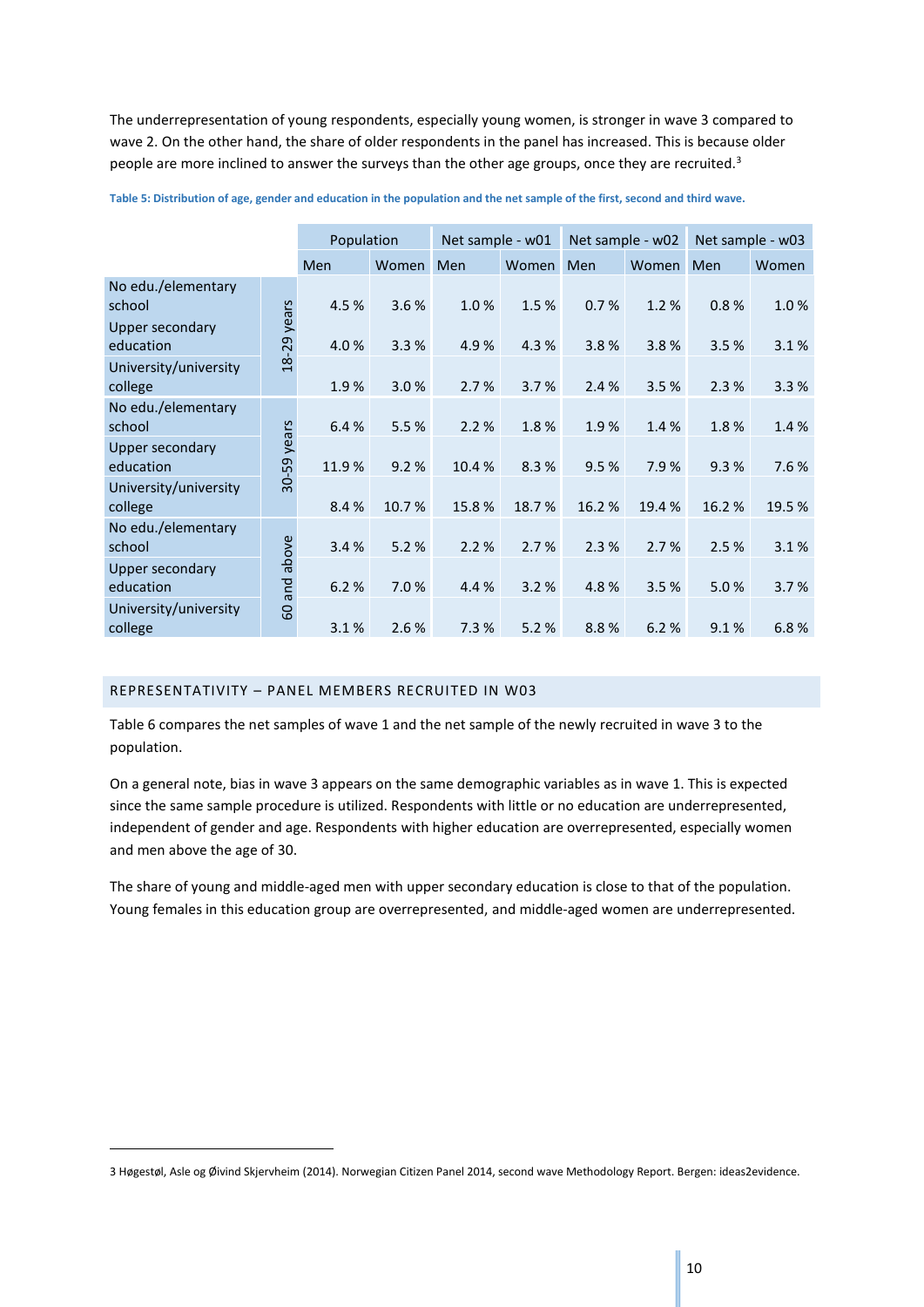**Table 6: Combined distribution of age, gender and education in the population, the net sample of the first wave, and the net sample of new recruited in the third wave**

|                               |                 |       | Population |       | Net sample - w01 |       | Net sample - w03<br>(new) |
|-------------------------------|-----------------|-------|------------|-------|------------------|-------|---------------------------|
|                               |                 | Men   | Women      | Men   | Women            | Men   | Women                     |
| No edu./elementary school     |                 | 4,5%  | 3,6%       | 1,0%  | 1,5%             | 1,1%  | 1,1%                      |
| Upper secondary education     | $18-29$ years   | 4,0%  | 3,3%       | 4,9%  | 4,3%             | 4,1%  | 3,8%                      |
| University/university college |                 | 1,9%  | 3,0%       | 2,7%  | 3,7%             | 2,6%  | 3,9%                      |
| No edu./elementary school     |                 | 6,4 % | 5,5%       | 2,2%  | 1,8%             | 2,0%  | 1,6%                      |
| Upper secondary education     | 30-59 years     | 11,9% | 9,2%       | 10,4% | 8,3%             | 10,4% | 7,9%                      |
| University/university college |                 | 8,4%  | 10,7%      | 15,8% | 18,7%            | 14,5% | 20,3%                     |
| No edu./elementary school     |                 | 3,4%  | 5,2%       | 2,2%  | 2,7%             | 2,5%  | 2,8%                      |
| Upper secondary education     | 60 and<br>above | 6,2%  | 7,0 %      | 4,4 % | 3,2%             | 4,4 % | 3,2%                      |
| University/university college |                 | 3,1%  | 2,6%       | 7,3%  | 5,2%             | 8,1%  | 5,8%                      |

#### <span id="page-11-0"></span>REPRESENTATIVITY NORWEGIAN CITIZEN PANEL

The sampling frame of the survey is made up of Norwegians above the age of 18, comprising a population of approximately 3.9 million individuals. From the age distribution presented in table 7 we see that 18-29 year olds are underrepresented in the net sample of the third wave. The age group 30-59 years is clearly overrepresented. The oldest age group, 60 years and above, is very close to its representation in the population.

#### **Table 7: Age distribution in the population and the net sample of the third wave**

|                  | $18-29$ years | 30-59 years | 60 years and above |
|------------------|---------------|-------------|--------------------|
| Population       | 20.3 %        | 51.9%       | 27.8%              |
| Net sample - w03 | 15.7 %        | 56.3%       | 28.0%              |

New patterns emerge when adding gender in table 8; young men are underrepresented compared to their female counterparts. In the oldest age group females are underrepresented while men are over-represented. Lastly, the share of middle-aged men in the net sample of wave 3 is very close to that of the population, while the females are overrepresented.

#### **Table 8: Combined distribution of age and gender in the population and the net sample of the third wave**

|                  | $18-29$ years |          | 30-59 years |          | 60 years and above |       |  |
|------------------|---------------|----------|-------------|----------|--------------------|-------|--|
|                  | Men           | Women    | Men         | Women    | Men                | Women |  |
| Population       | 10.4 %        | $10.0\%$ | 26.7 %      | $25.2\%$ | 12.9%              | 14.8% |  |
| Net sample - w03 | 7.4 %         | 8.3%     | 27.0 %      | 29.3%    | 15.6 %             | 12.4% |  |

The inclusion of education level in table 9 reveals a systematic underrepresentation of respondents with little or no education, independent of age and gender. As discussed in relation to table 5 and 6, the underrepresentation is particularly strong for young respondents. In addition, middle-aged respondents with little or no education are clearly underrepresented.

Respondents that have upper secondary education are somewhat underrepresented in all groups, except the youngest respondents. Those who have university or university college education are overrepresented, independent of gender and age.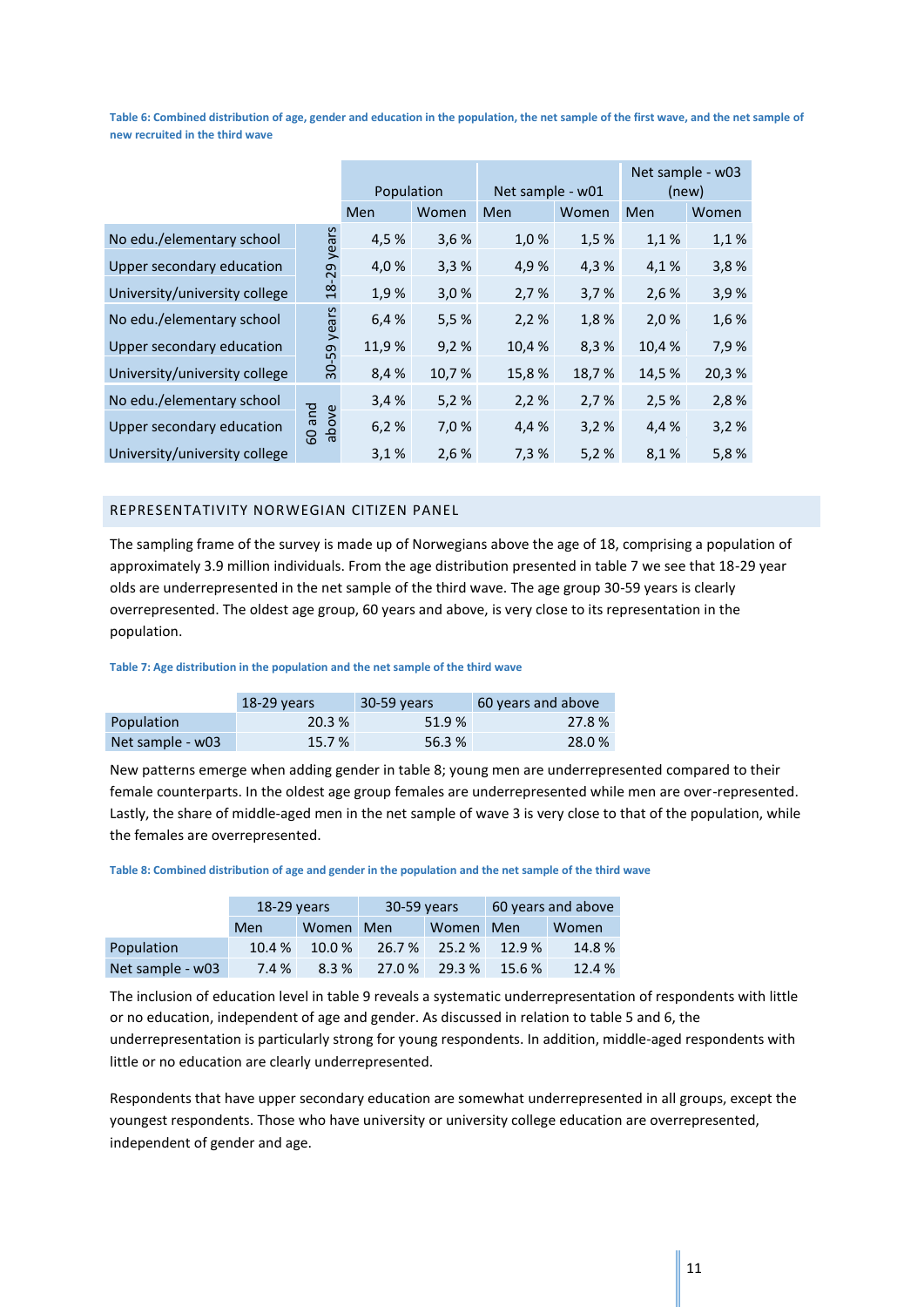**Table 9: Combined distribution of age, gender and education in the population and the net sample of the third wave**

|                                |                |       | Population | Net sample - w03 |        |  |
|--------------------------------|----------------|-------|------------|------------------|--------|--|
|                                |                | Men   | Women      | <b>Men</b>       | Women  |  |
| No education/elementary school | years          | 4.6%  | 3.7%       | 1.0%             | 1.1%   |  |
| Upper secondary education      | $-29$          | 3.9%  | 3.2%       | 3.9%             | 3.6%   |  |
| University/university college  | $\frac{8}{18}$ | 1.9%  | 3.1%       | 2.5%             | 3.7%   |  |
| No education/elementary school | vears          | 6.6%  | 5.5 %      | 1.9%             | 1.5%   |  |
| Upper secondary education      |                | 11.6% | 8.8%       | 10.0%            | 7.8%   |  |
| University/university college  | 30-59          | 8.4%  | 10.8%      | 15.1%            | 20.0 % |  |
| No education/elementary school | above          | 3.3%  | 5.1%       | 2.5 %            | 2.9%   |  |
| Upper secondary education      | and            | 6.3%  | 7.0%       | 4.6%             | 3.4 %  |  |
| University/university college  | 8              | 3.2%  | 2.8%       | 8.4%             | 6.1%   |  |

When it comes to geography, (table 10) we observe a slight underrepresentation of southern Norway, northern Norway and eastern Norway, and a corresponding overrepresentation of the capital area – the counties of Oslo and Akershus – and western Norway.<sup>4</sup>

**Table 10: Combined distribution of age, gender and geography in the population and the net sample of the third wave**

|                       |              |      | Population | Net sample - w03 |       |  |
|-----------------------|--------------|------|------------|------------------|-------|--|
|                       |              | Men  | Women      | Men              | Women |  |
|                       | 18-29 years  | 2.5% | 2.6%       | 2.0%             | 2.5%  |  |
| Akershus/Oslo         | 30-59 years  | 6.7% | 6.4%       | 7.3 %            | 8.4%  |  |
|                       | 60 and above | 2.5% | 3.0%       | 3.8%             | 3.6%  |  |
|                       | 18-29 years  | 2.5% | 2.3%       | 1.5%             | 1.9%  |  |
| Eastern Norway        | 30-59 years  | 6.9% | 6.7%       | 6.2%             | 6.7%  |  |
|                       | 60 and above | 3.9% | 4.5%       | 4.8%             | 3.3%  |  |
|                       | 18-29 years  | 0.6% | 0.6%       | 0.4%             | 0.3%  |  |
| Southern Norway       | 30-59 years  | 1.5% | 1.4%       | 1.2%             | 1.7%  |  |
|                       | 60 and above | 0.7% | 0.8%       | 0.7%             | 0.6%  |  |
|                       | 18-29 years  | 2.8% | 2.7%       | 2.0%             | 2.3%  |  |
| <b>Western Norway</b> | 30-59 years  | 6.9% | 6.4%       | 7.3%             | 7.6%  |  |
|                       | 60 and above | 3.3% | 3.7%       | 3.9%             | 3.3%  |  |
|                       | 18-29 years  | 1.0% | 0.9%       | 0.8%             | 0.8%  |  |
| Trøndelag             | 30-59 years  | 2.2% | 2.1%       | 2.5%             | 2.4%  |  |
|                       | 60 and above | 1.1% | 1.3%       | 1.2%             | 1.0%  |  |
|                       | 18-29 years  | 1.0% | 0.9%       | 0.7%             | 0.6%  |  |
| Northern Norway       | 30-59 years  | 2.4% | 2.3%       | 2.3%             | 2.3%  |  |
|                       | 60 and above | 1.4% | 1.5%       | 1.3%             | 0.8%  |  |

**.** 

<sup>4</sup> A test with smaller geographical units shows that the counties of Sogn og Fjordane, Møre og Romsdal, Nord-Trøndelag, Finmark, Troms and Hedmark are especially underrepresented. While the counties Oslo, Akershus, Hordaland and Rogaland are clearly overrepresented. Most of the underrepresented counties are thus located in the periphery of Norway.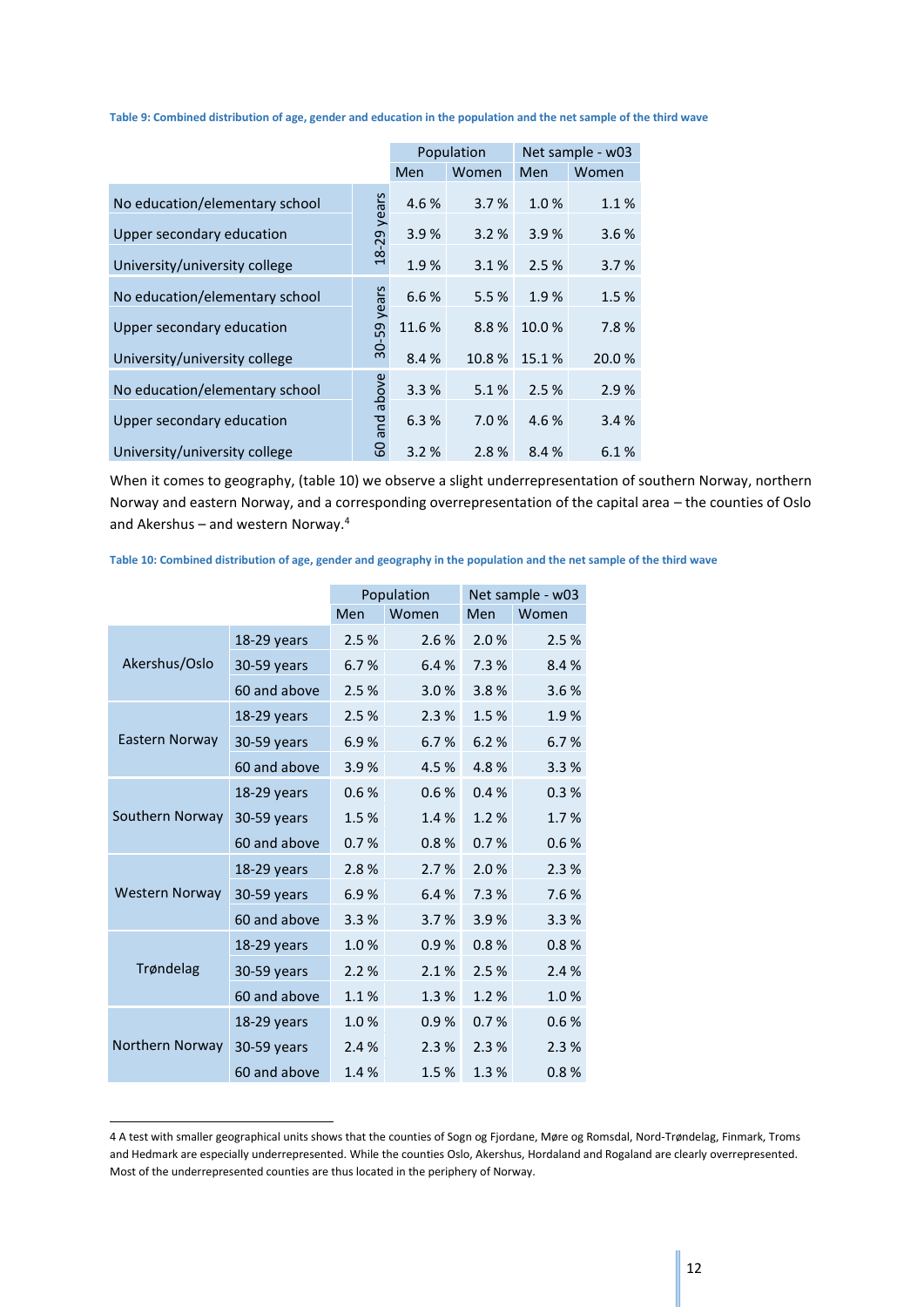Young men and women in northern and southern Norway are especially underrepresented. Older women are generally underrepresented throughout the country, except in Oslo and Akershus. The same is true for young respondents throughout the country.

Middle-aged men are overrepresented in Akershus/Oslo and western Norway, and somewhat in Trøndelag. Middle-aged women are generally overrepresented in all regions, except in Eastern Norway and Northern Norway where their share in the net sample equals that of the population.

# <span id="page-13-0"></span>**WEIGHTING**

To compensate for the observed biases, a set of weights has been calculated. The weights are equal to the relation between a given strata in the population and the total population, divided by the relation between a given strata in the net sample and the total net sample.<sup>5</sup> This procedure returns values around 1, but above 0. Respondents belonging to a stratum which is underrepresented will receive a weight above 1 and respondents belonging to an overrepresented stratum will receive a weight below 1. The weights of the different strata are listed in table 14 in the appendix.

When calculating the weights, information regarding the respondents' geographical location, gender and age is based on registry data. These attributes were included in the sample file we received from the Norwegian Population Register. Information regarding the level of education is from the survey. Approximately 6.5 percent of the third wave net sample did not answer the question about level of education. Because of this, two different weights have been calculated:

- **Weight 1** is based on demographic variables only (age, gender and geography)
- **Weight 2** combines the demographic variables with education. Respondents with missing data on the education variable are only weighted on demography (the education component of the weight is in these cases set to 1).

These variables have the following categories:

- ◆ Age: 19-29 years, 30-59 years, 60 and above.
- **Highest completed education**: no education/elementary school, upper secondary, university/university college.
- **Geography**: Oslo/Akershus, Eastern Norway, Southern Norway, Western Norway, Trøndelag, Northern Norway.

The method for calculating weights is equal to that of previous waves.

When applied, both weights will provide a weighted N equal to the number of respondents in the dataset.

As shown in the discussion above, of the factors considered, level of education creates the most bias. We therefore strongly recommend using weight 2 in all statistical analyses, as this weight provides the most accurate compensation for the various sources of bias in the net sample. Table 11 shows the effects of weight 2 on the distribution of self-reported level of education in the net sample.

**<sup>-</sup>**5 The applied formula for weight *w<sup>i</sup>* for element *i*, in strata *h* is: t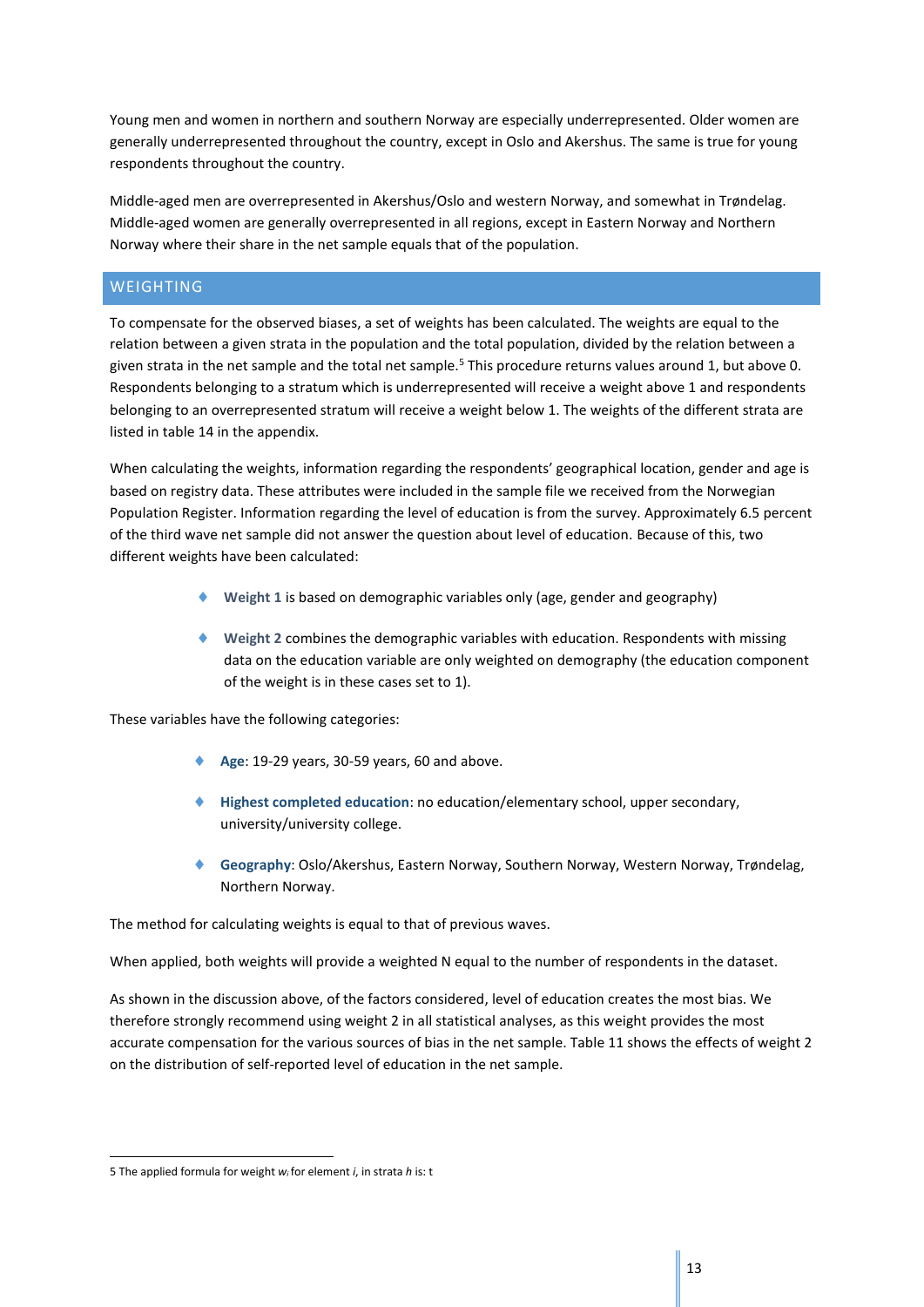#### **Table 11: Effect of weight 2 on self-reported level of education**

|                                |          |          |            |                   | <b>Difference</b> |
|--------------------------------|----------|----------|------------|-------------------|-------------------|
|                                |          |          |            | <b>Difference</b> | between           |
|                                | Sample - |          |            | between           | weighted          |
|                                | not      | Sample - |            | sample and        | sample and        |
|                                | weighted | weighted | Population | population        | population        |
| No education/elementary school | 10.9%    | 28.3 %   | 28.8%      | $-17.9%$          | $-0.5%$           |
| Upper secondary education      | 33.3 %   | 41.3%    | 41.0%      | $-7.7%$           | 0.3%              |
| University/university college  | 55.8%    | 30.4 %   | 30.2%      | 25.6 %            | 0.2%              |

Furthermore, literature on surveys has shown that individuals who are interested in politics are more likely to participate in surveys than individuals who are not. This especially holds true for surveys with politics as a topic.<sup>6</sup> Figure 5 displays the distribution of political interest, weighted and not weighted. Respondents who selfidentify as politically interested (very interested and interested) exceed 50 percent in the not weighted distribution. 34 percent are somewhat interested, meaning that 12 percent of the respondents report being slightly or not interested in politics. In the weighted statistics, the share of respondents who self-identify as being politically interested reaches 48.5 percent. Those who report not being interested in politics make up 15.4 percent.





For further reading, we refer to the methodology report for wave 1 for the effects of weight 2 on self-reported party preference. Wave 1 fielded not long after the 2013 parliamentary election, and therefore the weighted results were compared to the election results. The weighted results on self-reported party preference came close to the election results.

# <span id="page-14-0"></span>SURVEY EXPERIMENTS

1

The third wave of the Citizen Panel Survey includes several survey experiments where different groups of respondents received questions with slightly different wordings. This was achieved by randomly assigning respondents to groups during the data collection process. In addition, there is also a more permanent split of the respondents into two groups. To reduce the overall time required to answer the survey, some sections of the questionnaire were only presented to one of these groups. For both of these reasons, the number of respondents who have answered a single question might be substantially less than the total number of respondents. See the detailed data documentation for further information about this.

<sup>6</sup> Groves, Robert M., Stanley Presser and Sarah Dipko: "The Role of Topic Interest in Survey Participation Decisions". *Public Opinion Quarterly*. Vol. 68, No. 1:2-31